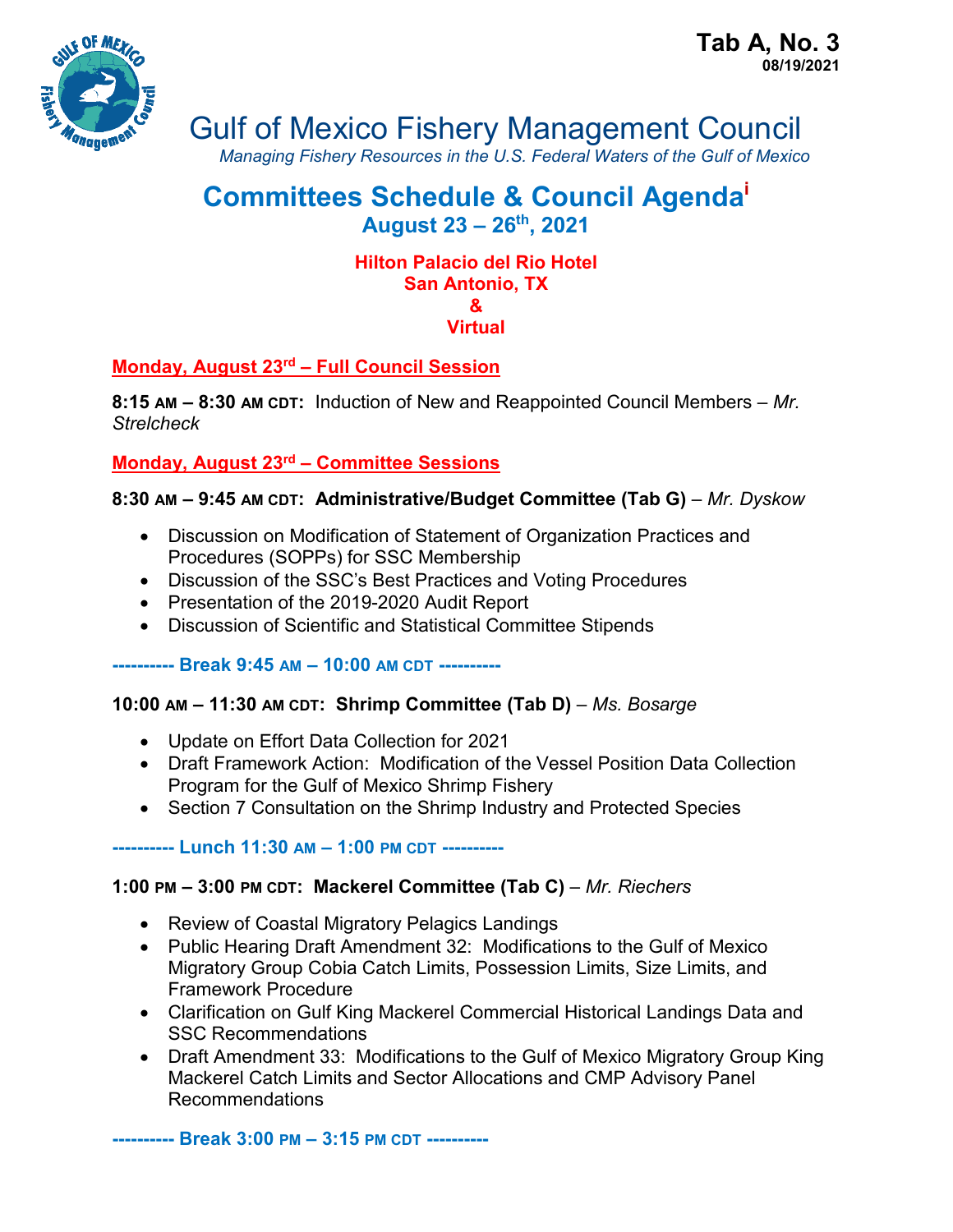# **3:15 PM – 4:15 PM CDT: Sustainable Fisheries Committee (Tab E)** – *Mr. Diaz*

- Update on Historical Captain Permits Conversion
- NS1 Technical Guidance Subgroup 3 Technical Memo Managing with Annual Catch Limits (ACLs) for Data-limited Stocks in Federal Fishery Management Plans and SSC Recommendations
- Using Field Experiments to Assess Alternative Mechanisms for Distributing Fish to the Recreational Sector and SSC Recommendations

### **Monday, August 23rd – Full Council Closed Session**

#### **4:15 PM – 5:30 PM CDT: Closed Session Full Council (Tab T)** – *Dr. Frazer*

• Selection of Special Coral, Mackerel, and Shrimp Scientific and Statistical Committee (SSC) Members

#### **– Recess –**

### **Tuesday, August 24th – Committee Sessions,** *Continued*

#### **8:30 AM – 9:45 AM CDT: Reef Fish Committee (Tab B)** – *Ms. Guyas*

- Review of Reef Fish Landings
- Draft Framework Action: Modification of Gulf of Mexico Red Grouper Catch **Limits**

**---------- Break 9:45 AM – 10:00 AM CDT ----------**

#### **10:00 AM – 11:30 AM CDT: Reef Fish Committee** *continued* **(Tab B)** – *Ms. Guyas*

- Presentation on Greater Amberjack Calibrated Landings and Catch Limits, and Proposed Management Alternatives
- Discussion of Implementation of the DESCEND Act of 2020

**---------- Lunch 11:30 AM – 12:00 PM CDT ----------**

#### **12:00 PM – 2:30 PM CDT: Reef Fish Committee** *continued* **(Tab B)** – *Ms. Guyas*

- Updates of 2021 Red Snapper State Management Programs
- Discussion of Final Document Framework Action: Gulf of Mexico Red Snapper Recreational Data Calibration and Recreational Catch Limits

**---------- Break 2:30 PM – 2:45 PM CDT ----------**

#### **2:45 PM – 5:30 PM CDT: Reef Fish Committee** *continued* **(Tab B)** – *Ms. Guyas*

- Reef Fish Amendments 36B and 36C: Modifications to Individual Fishing Quota (IFQ) Programs
- Discussion: Draft Snapper Grouper Amendment 44 and Reef Fish Amendment 55: Modifications to Southeastern U.S. Yellowtail Snapper Jurisdictional Allocations, Catch Limits, and South Atlantic Sector Annual Catch Limits
- Presentation on Sector Separation for Four Reef Fish Species

**– Recess –**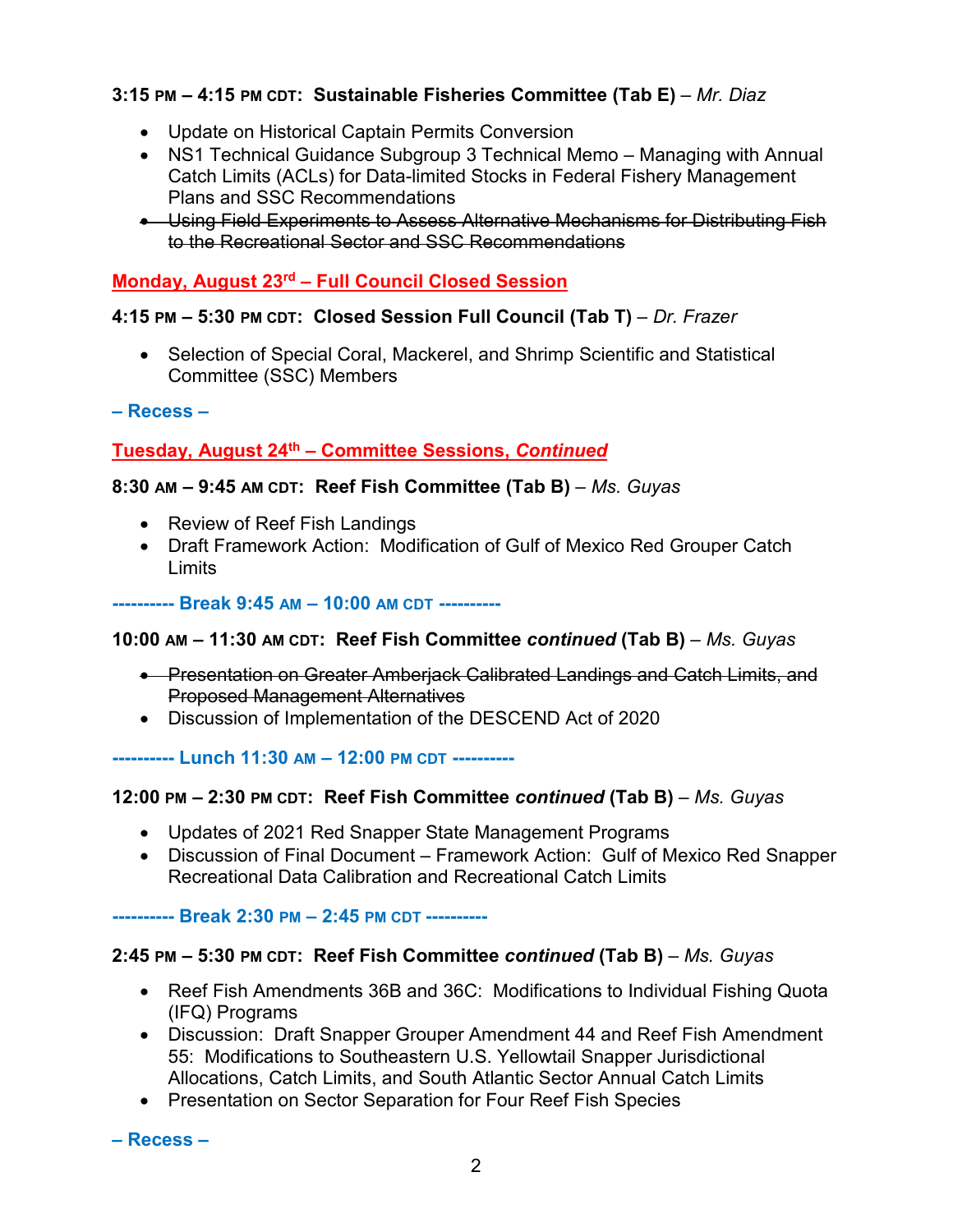**Immediately following Reef Fish Committee Virtual and In-person GMFMC and NOAA Question and Answer Session** *– Dr. Frazer / Dr. Porch / Mr. Strelcheck/ Dr. Simmons*

### **Wednesday, August 25th – Committee Sessions,** *Continued*

#### **8:30 AM – 10:00 AM CDT: Data Collection Committee (Tab F)** – *Mr. Anson*

- Update on Southeast For-hire Electronic Reporting (SEFHIER) Program
- Presentation: Draft Options for Electronic Reporting due to Equipment Failure

#### **---------- Break 10:00 AM – 10:15 AM CDT ----------**

#### **10:15 AM – 11:15 AM CDT: Habitat Protection and Restoration Committee (Tab P)** – *Mr. Banks*

- Presentation from Bureau of Ocean Energy Management (BOEM) on Renewable Wind Energy
- Draft: Generic Essential Fish Habitat Amendment and SSC Recommendations

#### **11:15 AM – 12:00 PM CDT: Law Enforcement Committee (Tab L)** – *Mr. Diaz*

- Law Enforcement Technical Committee (LETC) Meeting Summary from March 2021 Meeting
- Approval of Cooperative Law Enforcement Strategic Plan 2021-2024
- Approval of Cooperative Law Enforcement Operations Plan 2021-2022

#### **---------- Lunch 12:00 PM – 1:30 PM CDT ----------**

### **Wednesday, August 25th – Council Session**

- I. **1:30 PM – 1:35 PM:** Call to Order, Announcements, and Introductions *Dr. Frazer*
- II. **1:35 PM – 1:38 PM:** Presentation of the 2020 Law Enforcement Team of the Year Award – *Dr. Frazer/Mr. Diaz*
- III. **1:38 PM – 1:40 PM:** Adoption of Agenda**[i](#page-3-0)** and Approval of Minutes **(Tab A, No's. 3 & 4)** – *Dr. Frazer*
- IV. **1:40 PM – 2:30 PM:** Presentations:
	- o Movement Patterns and Discard Mortality of Cobia in the Gulf of Mexico **(Tab A, No. 7)** – *Dr. Streich*
	- o Assessing the Influence of *Sargassum* Habitat on Greater Amberjack Recruitment in the Gulf of Mexico **(Tab A, No. 8)** – *Dr. Hernandez*

**---------- Break 2:30 PM – 2:45 PM CDT ----------**

- V. **2:45 PM – 5:30 PM:** Public Comment **[ii,](#page-4-0) [iii,](#page-4-1) [iv](#page-4-2), [v](#page-4-3)** *Dr. Frazer*
	- A. Potential Reconsideration of Final Document Framework Action: Gulf of Mexico Red Snapper Recreational Data Calibration and Recreational Catch **Limits**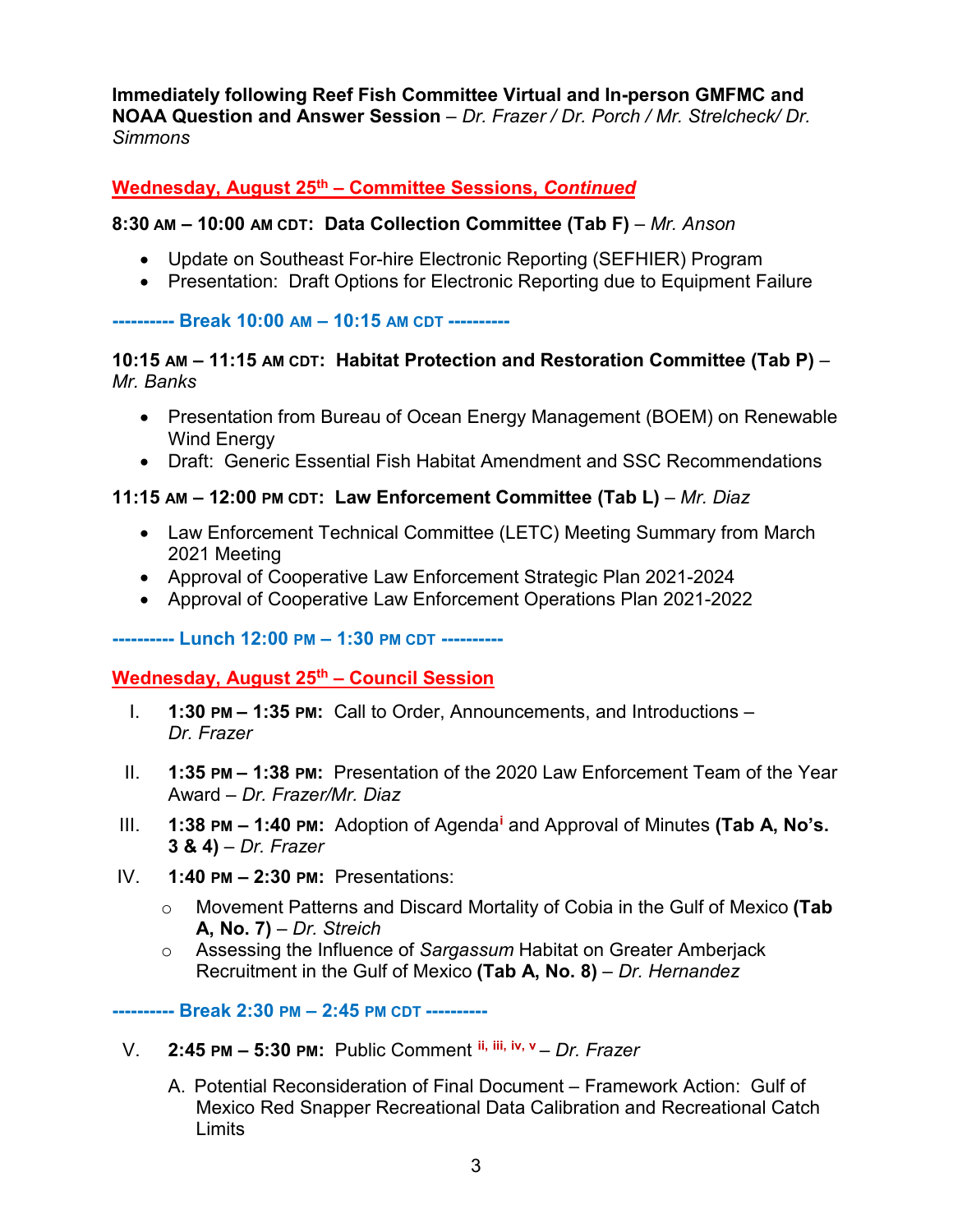B. Open Testimony on Other Fishery Issues or Concerns

**– Recess –**

**Thursday, August 26th – Council Session**

**Committee Reports:** 

- A. **8:30 AM – 9:00 AM:** Administrative/Budget **(Tab G)** *Mr. Dyskow*
- B. **9:00 AM – 9:30 AM:** Shrimp **(Tab D)** *Ms. Bosarge*
- C. **9:30 AM – 10:15 AM:** Mackerel **(Tab C)**  *Mr. Riechers*
- D. **10:15 AM – 10:30 AM:** Habitat Protection & Restoration **(Tab P)** *Mr. Banks*

**---------- Break 10:30 AM – 10:45 AM CDT ----------**

- E. **10:45 AM – 11:15 AM:** Sustainable Fisheries **(Tab E)**  *Mr. Diaz*
- F. **11:15 AM – 11:45 AM:** Data Collection **(Tab F)**  *Mr. Anson*
- G. **11:45 AM – 12:00 PM:** Law Enforcement **(Tab L)**  *Mr. Diaz*

**---------- Lunch 12:00 PM – 1:30 PM CDT ----------**

H. **1:30 PM – 3:00 PM:** Reef Fish **(Tab B)** – *Ms. Guyas*

**---------- Break 3:00 PM – 3:15 PM CDT ----------**

- I. **3:15 PM – 3:20 PM:** Report on Closed Session **(Tab T)**  *Dr. Frazer*
- J. **3:20 PM – 4:30 PM:** Supporting Agencies Update **(Tab R)**  *Dr. Frazer*
	- o South Atlantic Council Liaison *Ms. Marhefka*
	- o Texas Law Enforcement Efforts **(Tab R, No. 2 )** *Lt. Casterline*
	- o NOAA Office of Law Enforcement (OLE) **(Tab R, No. 3)** *ASAC O'Malley*
	- o Gulf States Marine Fisheries Commission *Mr. Donaldson*
	- o U.S. Coast Guard *LCDR Motoi*
	- o U.S. Fish and Wildlife Service
	- o Department of State

**4:30 PM – 4:45 PM:** Other Business **(Tab U)** – *Dr. Frazer*

**4:45 PM – 5:00 PM:** Election of Chair and Vice-Chair – *Mr. Donaldson* 

**– Adjourn –**

#### **Next Meeting**

**October 25 – 28, 2021**

**[Perdido Beach Resort](https://www.perdidobeachresort.com/?utm_source=google&utm_medium=organic&utm_campaign=business_listing)**

<span id="page-3-0"></span>**Orange Beach, Alabama**

Ï

**i** The established times for addressing items on the Council agendas may be adjusted as necessary to accommodate the timely completion of discussion relevant to the agenda items. Public comment may begin earlier than 2:45 pm CDT on August 25, 2021 but will not conclude before that time.